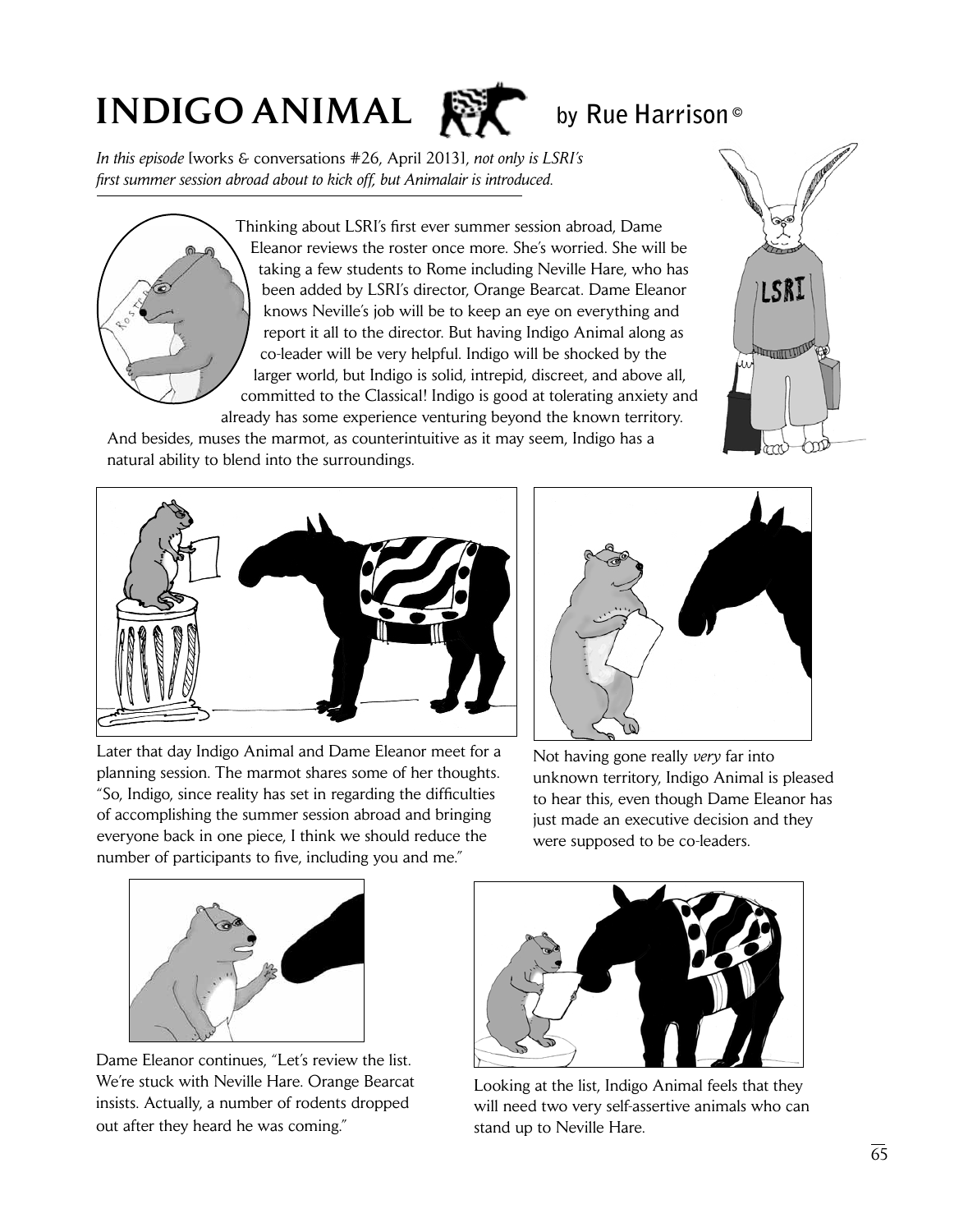

"I think we should pick Leonard the Mallard," Indigo states forthrightly, trying out the role of co-leader. "Leonard may have a lot to learn about lawn statuary, but he is naturally self-confident. Maybe it's his background in migration."



"Oh, Indigo—I am so glad you agree with me. See, I already have him on the list! So now I will put forth my candidate—Alonso the Pig. He is also very new to our field, but pigs are highly intelligent. He won't be intimidated by Neville."

 "I have conversed with Alonso and I agree with you, Dame Eleanor," says Indigo. "He can sniff out a bogus argument a mile away!"

"And he's large! "Dame Eleanor concludes.



Having quickly come to an agreement with Indigo about the roster, Dame Eleanor moves on to the topic most concerning to her—safe travel. Producing a glossy brochure, she says, "I've purchased a travel package through Animalair. Have you heard of them?"



"I've seen the billboard..." Indigo Animal ventures. "Right!" barks the marmot.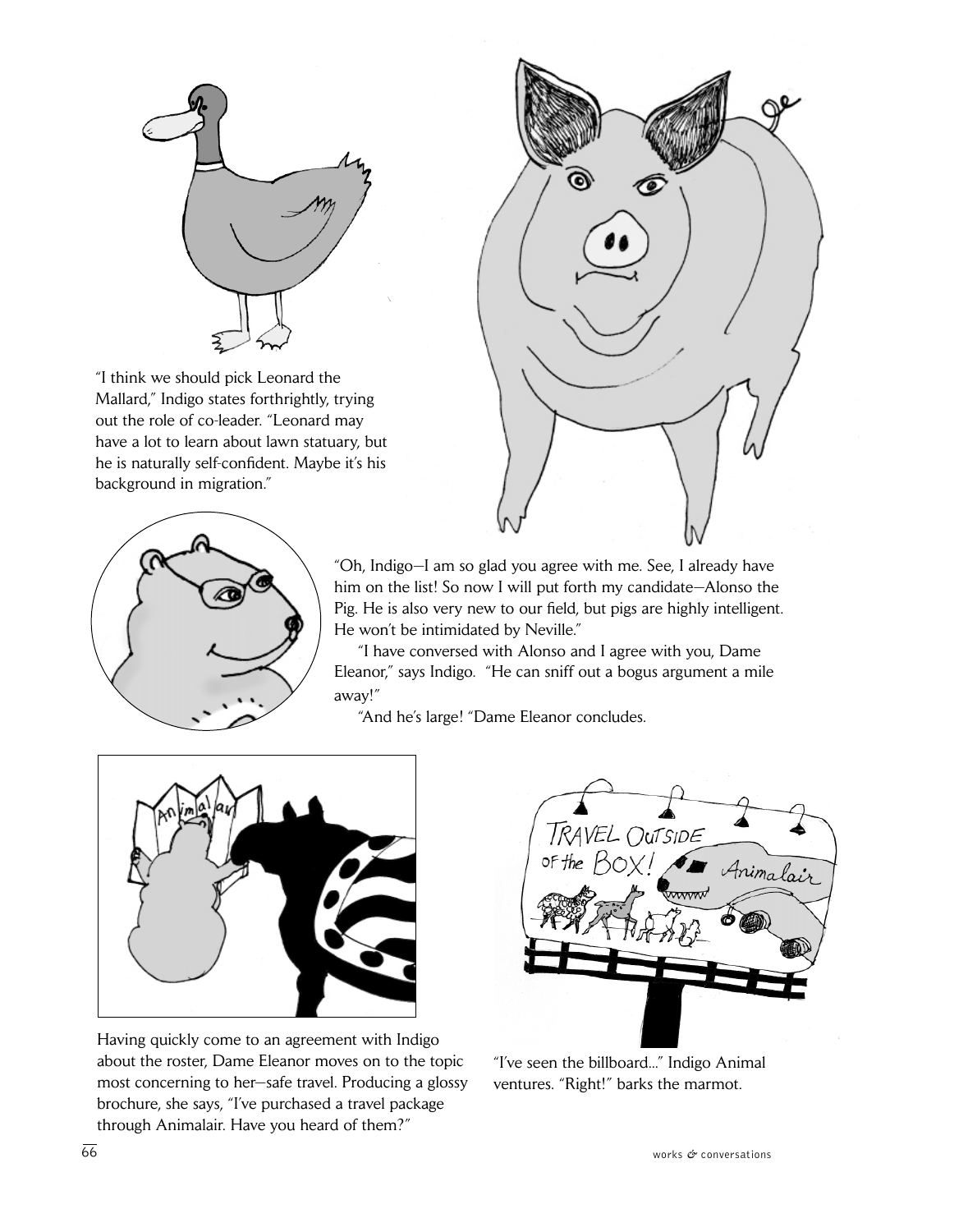

"They'll drop us off next to the Flying Tigers terminal."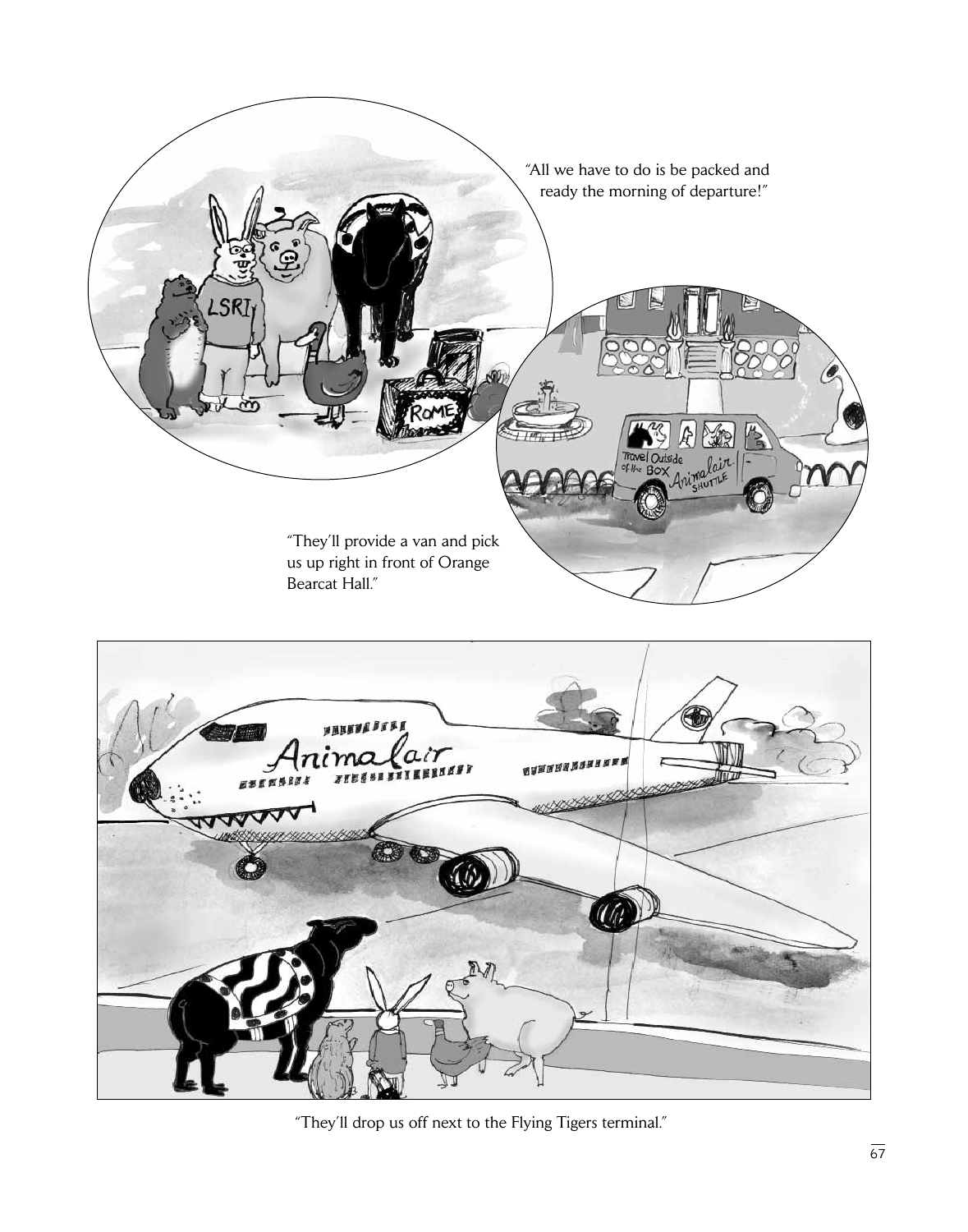

"Animalair has separate areas for predators and prey, so we all can relax in total safety and comfort!"



 $\bigcirc$ 



Here, Dame Eleanor pauses and with a little cough indicates a new topic. "Indigo Animal, I am really pleased that you have been appointed co-leader of the summer session abroad program. At first I was taken aback. But Midori Frog felt very strongly about it. And then Bearcat gave it his stamp of approval."

"However, I feel that I need to be especially attentive to Neville Hare. He will be reporting back to Orange Bearcat, I am certain. So Neville and I will be seated together in Rodent First Class. It only cost a little more. And the seating they have for larger animals farther back in the plane is more than adequate. I know it is a stretch to put you there, but it is the only place for Alonso...."



"...and I am concerned about how he might react if he and Leonard are seated by themselves. Really, Indigo Animal, your presence can be so reassuring."